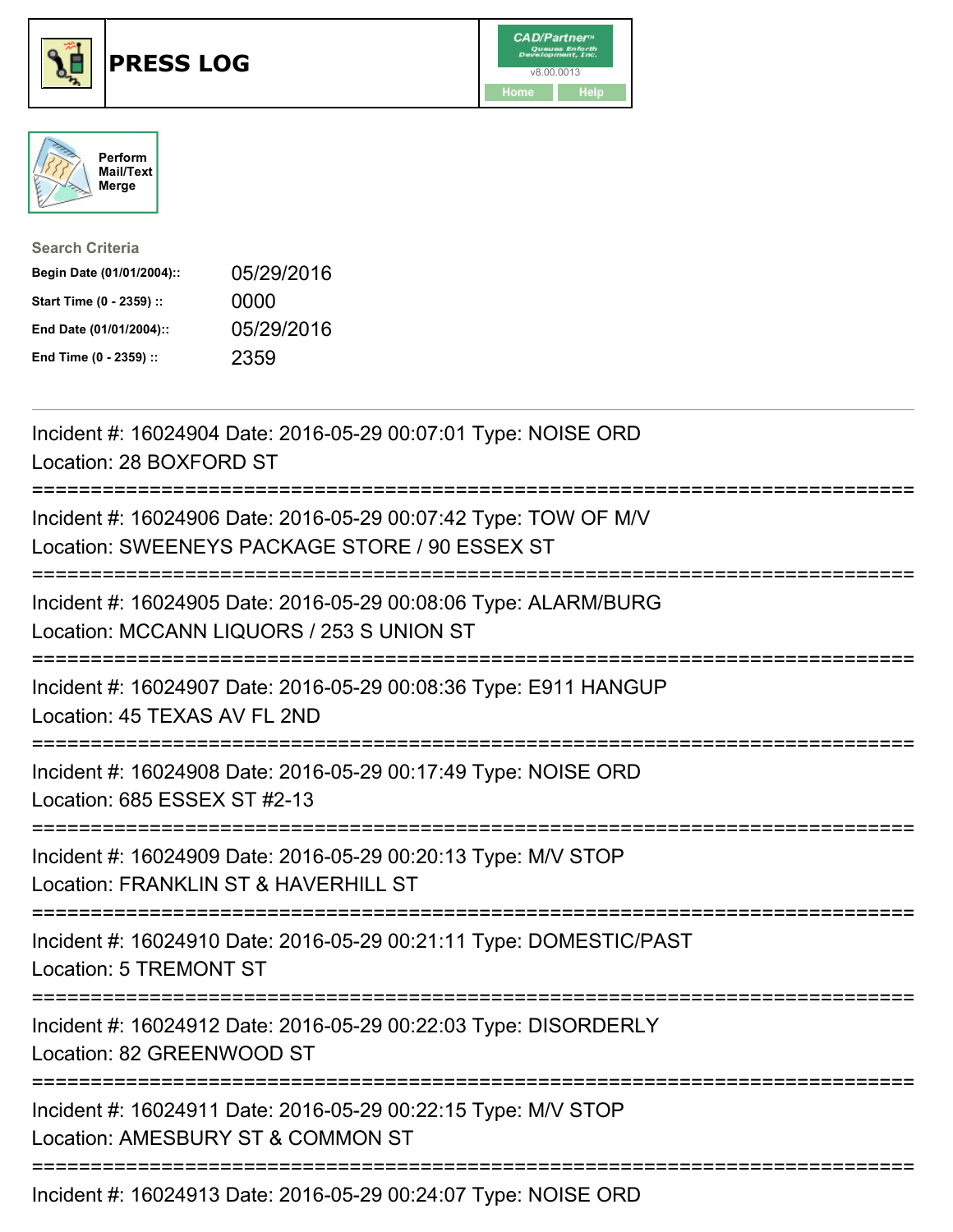Location: 311 WATER ST =========================================================================== Incident #: 16024914 Date: 2016-05-29 00:24:30 Type: NOISE ORD Location: 106 WATER ST #2 =========================================================================== Incident #: 16024915 Date: 2016-05-29 00:25:21 Type: DISTURBANCE Location: 452 HAVERHILL ST FL 2ND =========================================================================== Incident #: 16024916 Date: 2016-05-29 00:29:07 Type: TOW OF M/V Location: 68 HAMPSHIRE ST =========================================================================== Incident #: 16024917 Date: 2016-05-29 00:29:56 Type: NOISE ORD Location: 30 WASHINGTON ST =========================================================================== Incident #: 16024918 Date: 2016-05-29 00:32:18 Type: NOISE ORD Location: 61 ABBOTT ST =========================================================================== Incident #: 16024919 Date: 2016-05-29 00:38:13 Type: NOISE ORD Location: BROADWAY & HAVERHILL ST =========================================================================== Incident #: 16024920 Date: 2016-05-29 00:44:30 Type: NOISE ORD Location: OXFORD & MELVIN ST =========================================================================== Incident #: 16024921 Date: 2016-05-29 00:44:57 Type: NOISE ORD Location: 155 WEST ST =========================================================================== Incident #: 16024922 Date: 2016-05-29 00:48:52 Type: DOMESTIC/PAST Location: 71 BERKELEY ST FL 1ST =========================================================================== Incident #: 16024923 Date: 2016-05-29 00:52:45 Type: ALARM/BURG Location: STAR PARKING / 2 LAWRENCE ST =========================================================================== Incident #: 16024924 Date: 2016-05-29 01:02:29 Type: NOISE ORD Location: 21 WALNUT ST =========================================================================== Incident #: 16024925 Date: 2016-05-29 01:03:01 Type: ALARM/BURG Location: DUARTE MULTISERVICES / 195 LAWRENCE ST =========================================================================== Incident #: 16024926 Date: 2016-05-29 01:12:06 Type: SUS PERS/MV Location: 101 GILBERT ST ===========================================================================

Incident #: 16024927 Date: 2016-05-29 01:13:49 Type: DISTURBANCE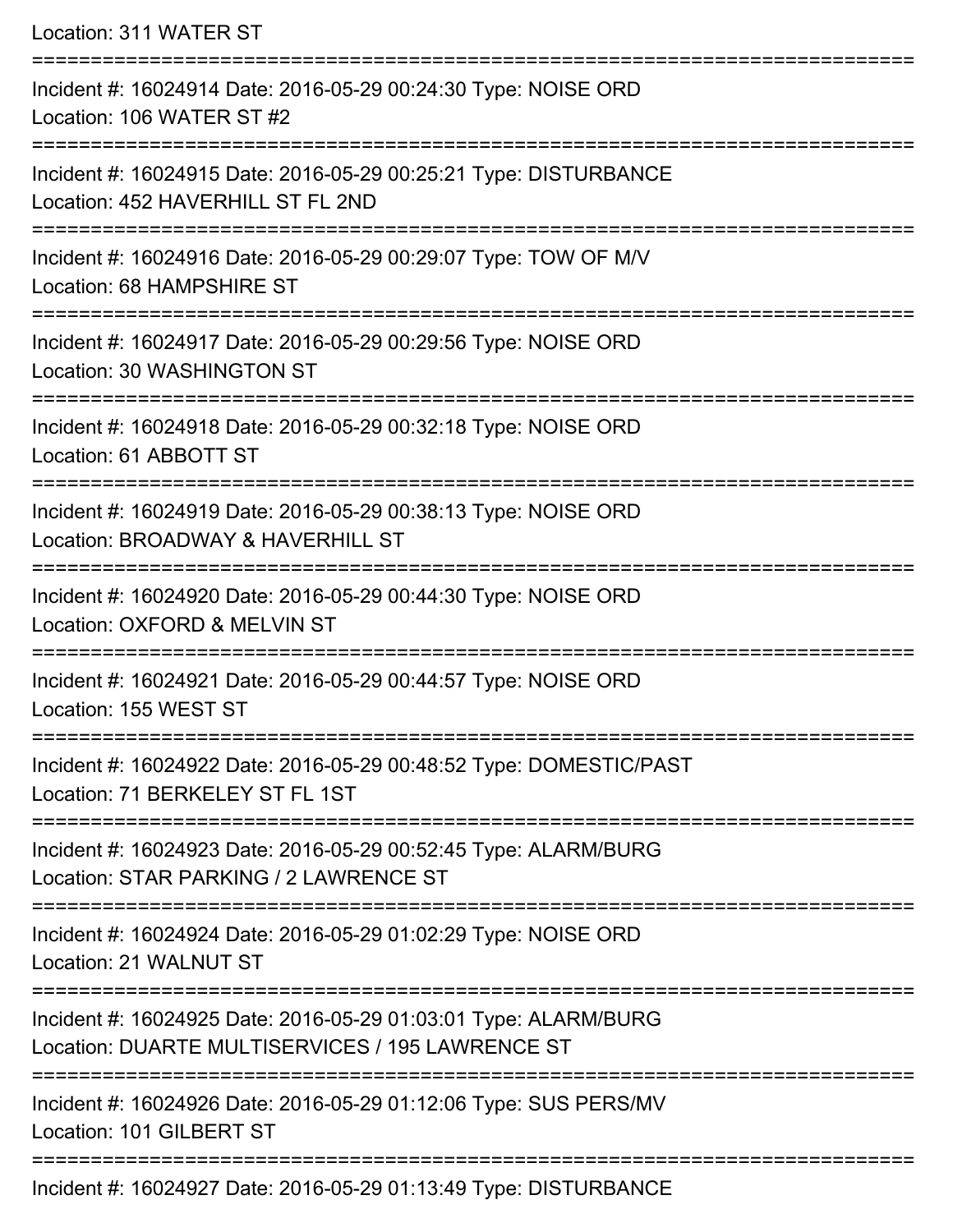| Incident #: 16024928 Date: 2016-05-29 01:19:45 Type: HIT & RUN M/V<br>Location: COURTHOUSE / COMMON ST         |
|----------------------------------------------------------------------------------------------------------------|
| Incident #: 16024929 Date: 2016-05-29 01:24:49 Type: NOISE ORD<br>Location: 15 WASHINGTON ST                   |
| Incident #: 16024930 Date: 2016-05-29 01:25:24 Type: NOISE ORD<br>Location: 43 GREENWOOD ST                    |
| Incident #: 16024931 Date: 2016-05-29 01:26:49 Type: M/V STOP<br>Location: ESSEX ST & OXFORD ST                |
| Incident #: 16024932 Date: 2016-05-29 01:27:24 Type: NOISE ORD<br>Location: 401 HAVERHILL ST                   |
| Incident #: 16024934 Date: 2016-05-29 01:28:17 Type: ALARM/BURG<br>Location: GO ONE DOLLAR / 73 WINTHROP AV    |
| Incident #: 16024933 Date: 2016-05-29 01:29:03 Type: BUILDING CHK<br>Location: SAM'S FOOD STORE / 389 BROADWAY |
| Incident #: 16024935 Date: 2016-05-29 01:31:18 Type: NOISE ORD<br>Location: 108 ARLINGTON ST                   |
| Incident #: 16024936 Date: 2016-05-29 01:31:27 Type: TOW OF M/V<br>Location: 15 WEST ST                        |
| Incident #: 16024937 Date: 2016-05-29 01:33:31 Type: M/V STOP<br>Location: 8 S BROADWAY                        |
| Incident #: 16024938 Date: 2016-05-29 01:37:02 Type: M/V STOP<br>Location: BROADWAY & WATER ST                 |
| Incident #: 16024939 Date: 2016-05-29 01:37:34 Type: NOISE ORD<br>Location: 396 LOWELL ST                      |
| Incident #: 16024940 Date: 2016-05-29 01:39:38 Type: DOMESTIC/PROG<br>Location: 95 FARLEY ST                   |
| Incident #: 16024941 Date: 2016-05-29 01:42:36 Type: NOISE ORD                                                 |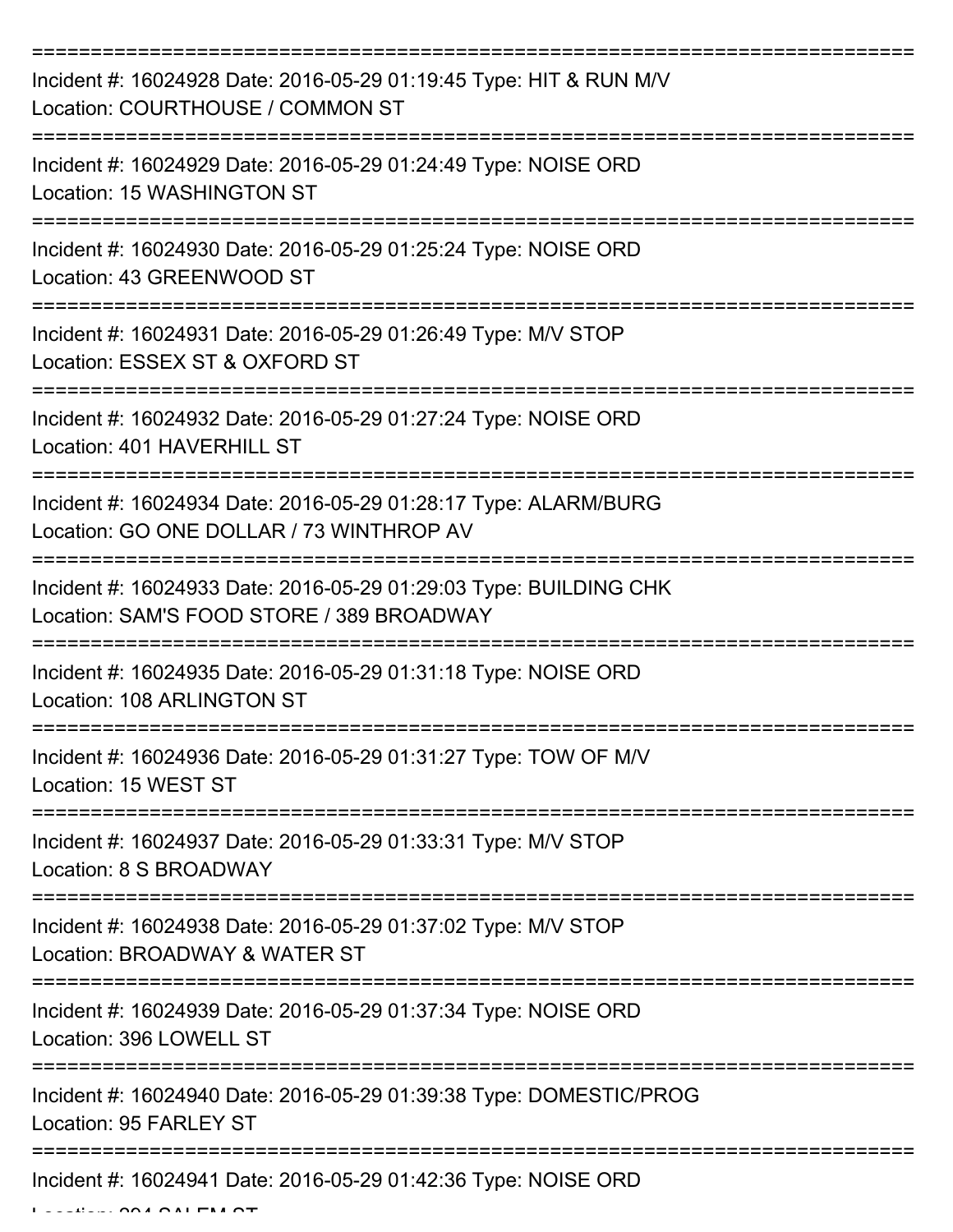| Incident #: 16024942 Date: 2016-05-29 01:46:21 Type: DISTURBANCE<br>Location: 88 SUNSET AV                                     |
|--------------------------------------------------------------------------------------------------------------------------------|
| Incident #: 16024943 Date: 2016-05-29 01:46:30 Type: BUILDING CHK<br>Location: MERRIMACK CONSTRUCTION COMPANY / 670 S UNION ST |
| Incident #: 16024944 Date: 2016-05-29 01:49:08 Type: NOISE ORD<br>Location: 12 TEXAS AV                                        |
| Incident #: 16024945 Date: 2016-05-29 01:53:06 Type: BUILDING CHK<br>Location: 703 HAVERHILL ST                                |
| Incident #: 16024946 Date: 2016-05-29 01:53:27 Type: M/V STOP<br><b>Location: WHITE ST</b>                                     |
| Incident #: 16024947 Date: 2016-05-29 01:54:16 Type: M/V STOP<br>Location: CANAL ST & LAWRENCE ST                              |
| Incident #: 16024948 Date: 2016-05-29 01:54:48 Type: M/V STOP<br>Location: MERRIMACK ST & PARKER ST                            |
| Incident #: 16024949 Date: 2016-05-29 01:56:20 Type: NOISE ORD<br>Location: 51 TRENTON ST                                      |
| Incident #: 16024950 Date: 2016-05-29 01:56:35 Type: BUILDING CHK<br>Location: 1 PARKER ST                                     |
| Incident #: 16024951 Date: 2016-05-29 01:58:01 Type: M/V STOP<br>Location: AMES ST & OLIVE AV                                  |
| Incident #: 16024952 Date: 2016-05-29 01:59:24 Type: SHOTS FIRED<br>Location: E HAVERHILL ST & HIGH ST                         |
| Incident #: 16024953 Date: 2016-05-29 02:02:47 Type: BUILDING CHK<br><b>Location: EVERETT ST</b>                               |
| Incident #: 16024954 Date: 2016-05-29 02:07:25 Type: NOISE ORD<br>Location: CVS PHARMACY / 266 BROADWAY                        |
| Incident #: 16024955 Date: 2016-05-29 02:08:29 Type: M/V STOP                                                                  |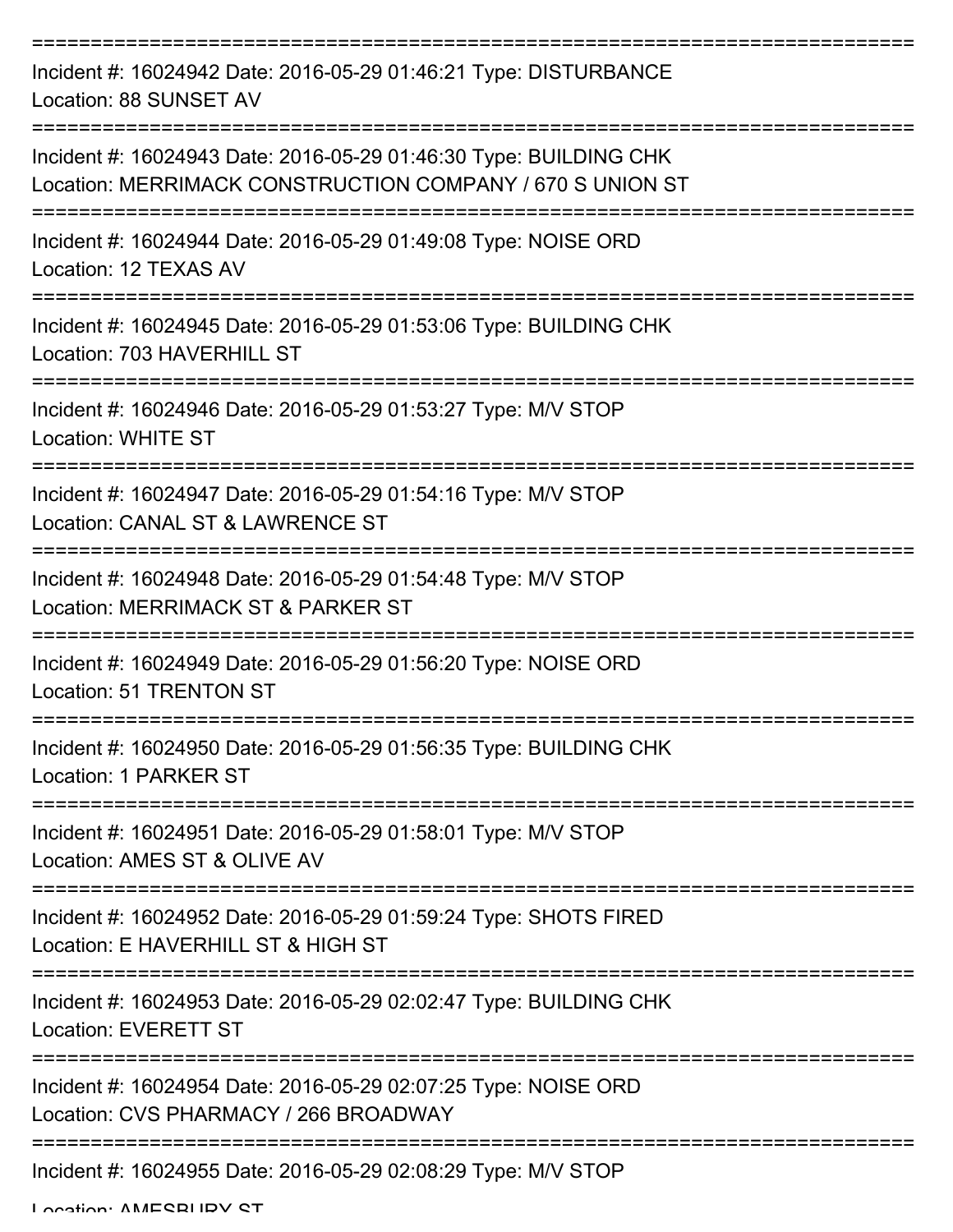| Incident #: 16024956 Date: 2016-05-29 02:09:43 Type: ROBBERY ARMED<br>Location: BROADWAY & HAVERHILL ST<br>:==========================    |
|-------------------------------------------------------------------------------------------------------------------------------------------|
| Incident #: 16024957 Date: 2016-05-29 02:15:19 Type: TOW OF M/V<br>Location: TRESPASS / 53 OAK ST                                         |
| Incident #: 16024958 Date: 2016-05-29 02:15:20 Type: ALARM/BURG<br>Location: LAW FAMILY PUBLIC ACADEMY / 526 LOWELL ST<br>:============== |
| Incident #: 16024959 Date: 2016-05-29 02:17:12 Type: B&E/PROG<br>Location: 99 BRADFORD ST                                                 |
| Incident #: 16024960 Date: 2016-05-29 02:19:34 Type: AUTO ACC/PI<br>Location: 584 HAVERHILL ST                                            |
| Incident #: 16024961 Date: 2016-05-29 02:22:12 Type: ALARM/BURG<br>Location: GUILMETTE / 80 BODWELL ST                                    |
| Incident #: 16024962 Date: 2016-05-29 02:35:19 Type: B&E/PROG<br>Location: 14 BODWELL ST                                                  |
| Incident #: 16024963 Date: 2016-05-29 02:37:21 Type: TRESPASSING<br>Location: 101 GILBERT ST                                              |
| Incident #: 16024964 Date: 2016-05-29 02:41:43 Type: NOISE ORD<br>Location: 18 SMITH ST                                                   |
| ----------------<br>Incident #: 16024965 Date: 2016-05-29 02:47:46 Type: SUS PERS/MV<br>Location: BUTLER ST & WARREN ST                   |
| Incident #: 16024966 Date: 2016-05-29 03:11:42 Type: NOISE ORD<br>Location: 42 OLIVE AV                                                   |
| Incident #: 16024967 Date: 2016-05-29 03:19:16 Type: DOMESTIC/PROG<br>Location: 36 WINTER ST #FRONT FL 3                                  |
| Incident #: 16024968 Date: 2016-05-29 03:20:35 Type: ALARMS<br>Location: WEATHERBEE SCHOOL / 75 NEWTON ST                                 |
| Incident #: 16024969 Date: 2016-05-29 03:29:34 Type: NOISE ORD<br>FOANUZU IN OT F                                                         |

Location: 118 FRANKLIN ST FL 1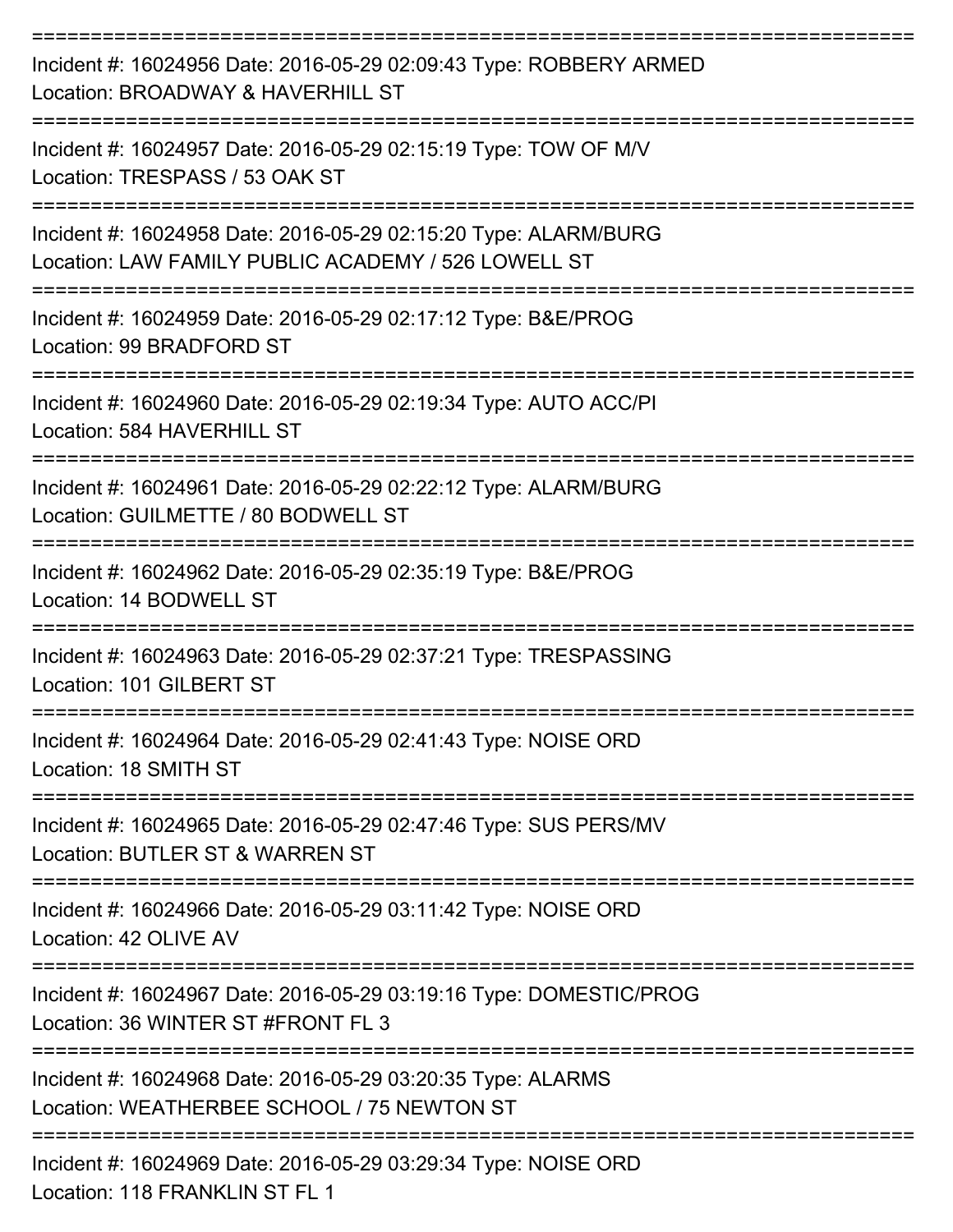Incident #: 16024970 Date: 2016-05-29 03:45:50 Type: M/V STOP Location: 42 OLIVE AV =========================================================================== Incident #: 16024971 Date: 2016-05-29 04:00:19 Type: TOW OF M/V Location: TRESPASS / 39 CAMELLA TEOLI WY =========================================================================== Incident #: 16024972 Date: 2016-05-29 04:15:28 Type: DISORDERLY Location: LAWRENCE POLICE DEPARTMENT / 90 LOWELL ST =========================================================================== Incident #: 16024973 Date: 2016-05-29 04:20:38 Type: ALARM/BURG Location: MT VERNON LIQUORS / 421 S BROADWAY =========================================================================== Incident #: 16024974 Date: 2016-05-29 04:49:05 Type: CK WELL BEING Location: 15 JEFFERSON ST =========================================================================== Incident #: 16024975 Date: 2016-05-29 05:03:38 Type: M/V STOP Location: CANTON ST =========================================================================== Incident #: 16024976 Date: 2016-05-29 05:08:44 Type: SUS PERS/MV Location: BENNINGTON ST & CHESTNUT ST =========================================================================== Incident #: 16024977 Date: 2016-05-29 05:29:20 Type: BUILDING CHK Location: 491 HAVERHILL ST =========================================================================== Incident #: 16024978 Date: 2016-05-29 05:46:28 Type: ALARM/BURG Location: CROWN FRIED CHICKEN / 205 BROADWAY =========================================================================== Incident #: 16024979 Date: 2016-05-29 06:12:48 Type: FIGHT Location: 36 WINTER ST =========================================================================== Incident #: 16024980 Date: 2016-05-29 06:17:21 Type: ALARMS Location: KATCHEL MOTOR CORP / 9 HAMPSHIRE ST ===========================================================================

Incident #: 16024981 Date: 2016-05-29 06:20:58 Type: CK WELL BEING Location: 15 JEFFERSON ST

===========================================================================

Incident #: 16024982 Date: 2016-05-29 06:43:39 Type: HIT & RUN M/V Location: 36 MARBLE AV

===========================================================================

Incident #: 16024983 Date: 2016-05-29 06:45:15 Type: M/V STOP Location: BROADWAY & CROSS ST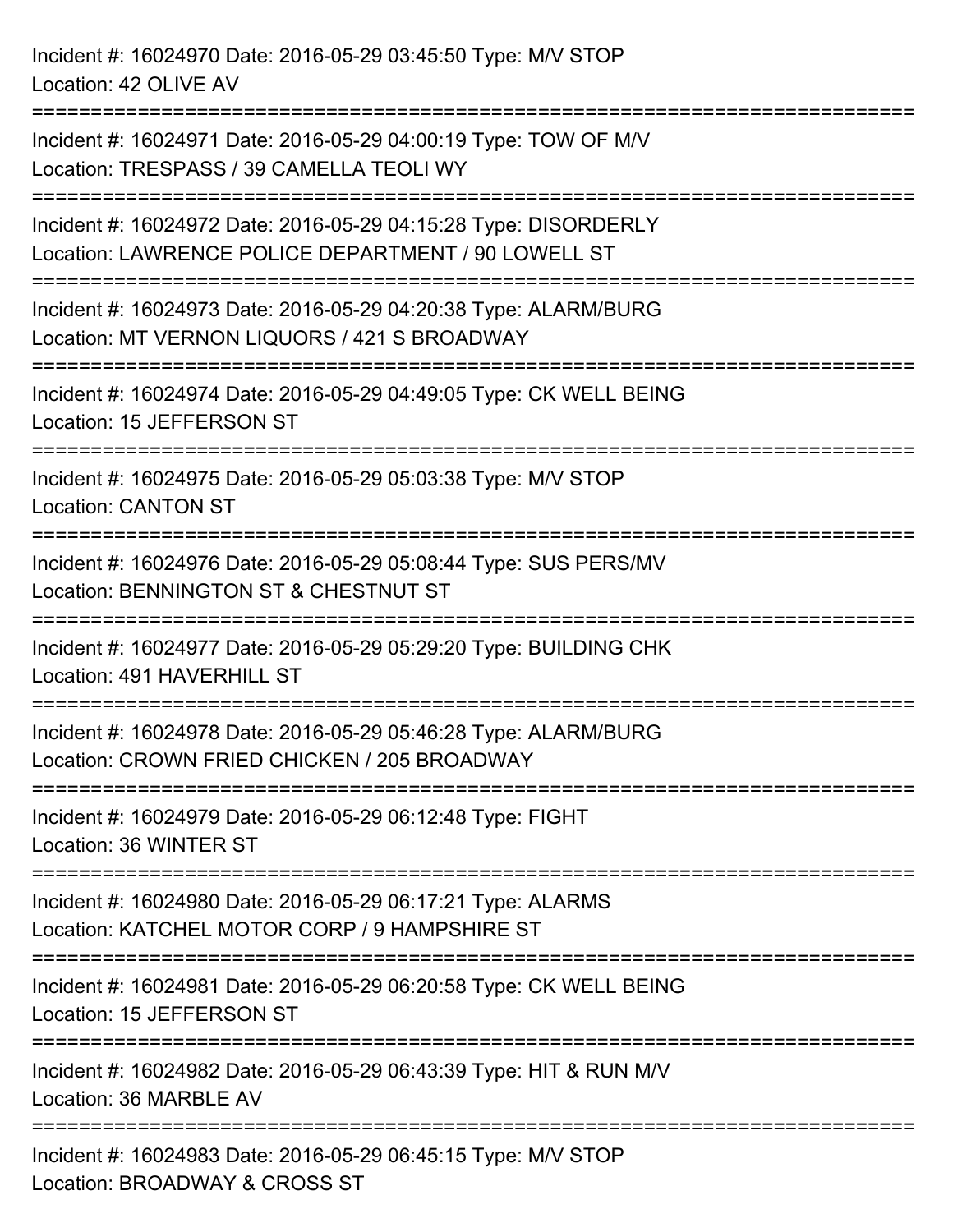| Incident #: 16024984 Date: 2016-05-29 06:49:11 Type: M/V STOP<br>Location: BROADWAY & TREMONT ST                                                         |
|----------------------------------------------------------------------------------------------------------------------------------------------------------|
| :====================<br>Incident #: 16024985 Date: 2016-05-29 07:06:41 Type: DOMESTIC/PROG<br>Location: 21 E HAVERHILL ST FL 2                          |
| Incident #: 16024986 Date: 2016-05-29 07:19:29 Type: BUILDING CHK<br>Location: LEONARD SCHOOL / 60 ALLEN ST                                              |
| Incident #: 16024987 Date: 2016-05-29 07:23:41 Type: SUS PERS/MV<br>Location: 700 ESSEX ST                                                               |
| Incident #: 16024988 Date: 2016-05-29 07:40:25 Type: DOMESTIC/PAST<br>Location: 207 S UNION ST<br>================================<br>------------------ |
| Incident #: 16024989 Date: 2016-05-29 08:13:08 Type: A&B PAST<br>Location: DON PEDRO / 118 S UNION ST                                                    |
| Incident #: 16024990 Date: 2016-05-29 08:50:52 Type: ALARM/BURG<br>Location: BRUCE ANNEX / 483 LOWELL ST                                                 |
| Incident #: 16024991 Date: 2016-05-29 09:09:15 Type: PARK & WALK<br>Location: BRADFORD ST & BROADWAY                                                     |
| Incident #: 16024992 Date: 2016-05-29 09:11:04 Type: KEEP PEACE<br>Location: 101 S BOWDOIN ST                                                            |
| Incident #: 16024993 Date: 2016-05-29 09:57:14 Type: ANIMAL COMPL<br>Location: 475 RIVERSIDE DR                                                          |
| Incident #: 16024994 Date: 2016-05-29 10:02:22 Type: AUTO ACC/NO PI<br>Location: 241 S UNION ST                                                          |
| Incident #: 16024995 Date: 2016-05-29 10:24:56 Type: M/V STOP<br>Location: 39 HIGH ST                                                                    |
| Incident #: 16024996 Date: 2016-05-29 10:25:18 Type: M/V STOP<br>Location: MARKET ST & PARKER ST<br>----------------------------                         |
| Incident #: 16024997 Date: 2016-05-29 10:41:04 Type: M/V STOP<br>Location: 37 BOWDOIN ST                                                                 |

===========================================================================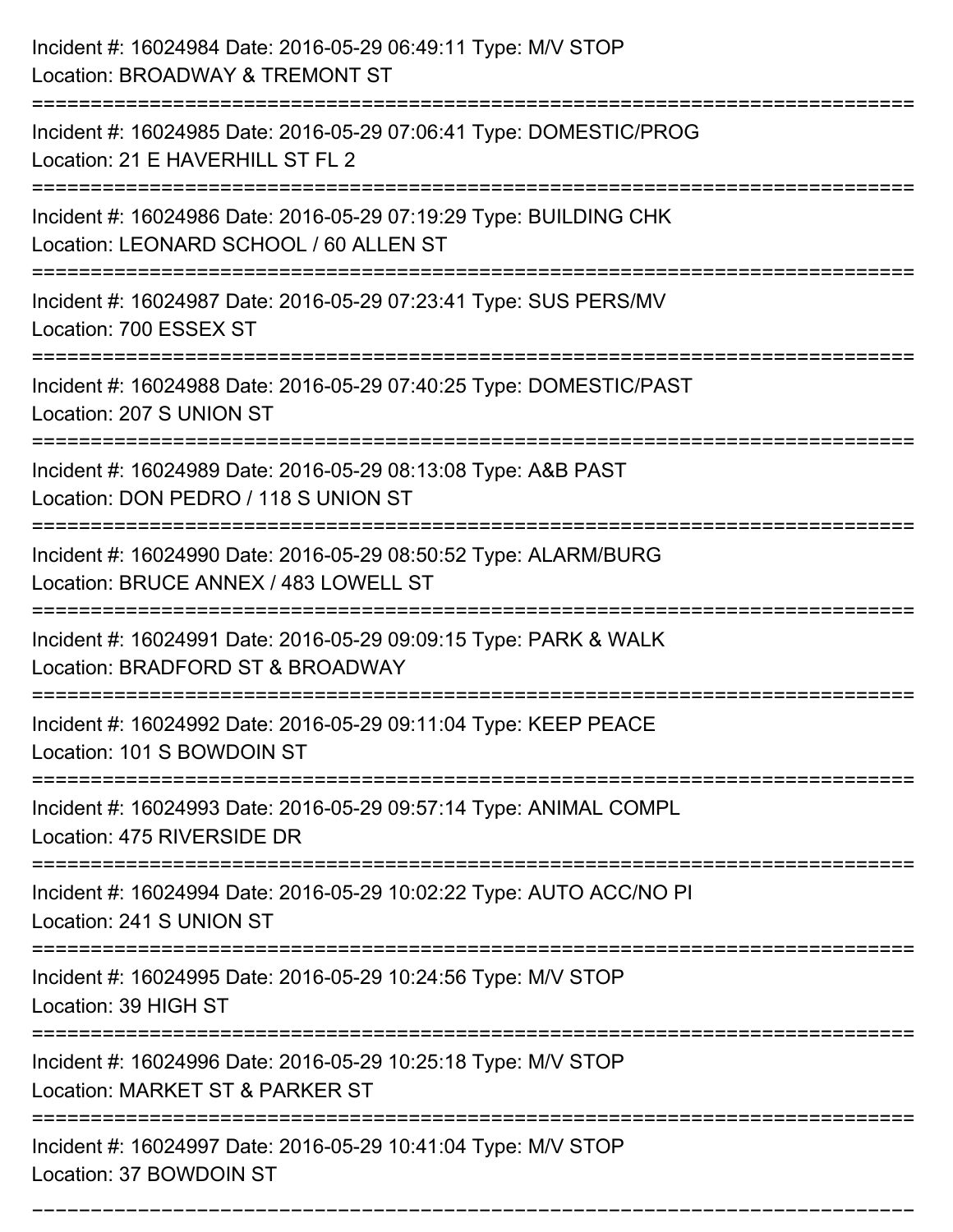| Incident #: 16024998 Date: 2016-05-29 10:42:22 Type: PARK & WALK<br>Location: BRADFORD ST & BROADWAY                       |
|----------------------------------------------------------------------------------------------------------------------------|
| ======================<br>Incident #: 16024999 Date: 2016-05-29 10:45:18 Type: M/V STOP<br>Location: LENOX ST & S BROADWAY |
| :========================<br>Incident #: 16025000 Date: 2016-05-29 11:00:41 Type: ALARM/HOLD<br>Location: 22 CRESCENT ST   |
| Incident #: 16025001 Date: 2016-05-29 11:00:59 Type: TOW OF M/V<br>Location: 566 HAVERHILL ST                              |
| Incident #: 16025002 Date: 2016-05-29 11:02:58 Type: PARK & WALK<br>Location: MARKET ST & S UNION ST                       |
| Incident #: 16025003 Date: 2016-05-29 11:06:01 Type: INVESTIGATION<br>Location: 257 BROADWAY                               |
| Incident #: 16025004 Date: 2016-05-29 11:10:46 Type: INVEST CONT<br>Location: 466 HAVERHILL ST                             |
| Incident #: 16025005 Date: 2016-05-29 11:20:46 Type: PARK & WALK<br>Location: BRADFORD ST & BROADWAY                       |
| Incident #: 16025006 Date: 2016-05-29 11:36:55 Type: DOMESTIC/PAST<br>Location: ERVING AV & WALNUT ST                      |
| Incident #: 16025007 Date: 2016-05-29 11:44:46 Type: HIT & RUN M/V<br>Location: 200 COMMON ST                              |
| Incident #: 16025008 Date: 2016-05-29 11:49:00 Type: AUTO ACC/NO PI<br>Location: 505 BROADWAY                              |
| Incident #: 16025009 Date: 2016-05-29 11:50:48 Type: FIGHT<br>Location: EBLEN FASHION / 490 ESSEX ST                       |
| Incident #: 16025010 Date: 2016-05-29 12:01:07 Type: M/V STOP<br>Location: ANDOVER ST & PARKER ST                          |
| Incident #: 16025011 Date: 2016-05-29 12:01:24 Type: PARK & WALK<br>Location: MARKET ST & S UNION ST                       |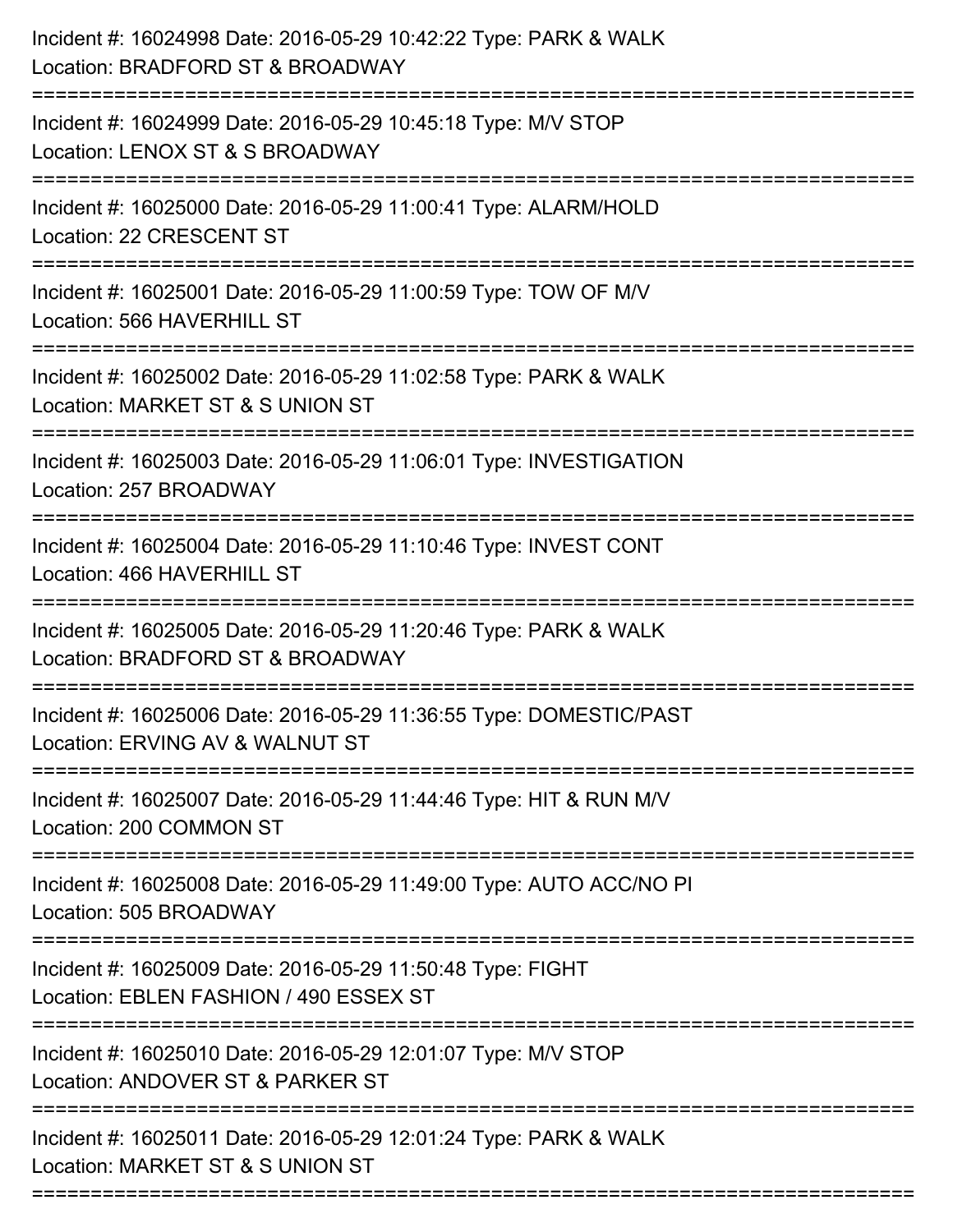Location: 25 WESLEY ST FL 2ND

| Incident #: 16025013 Date: 2016-05-29 12:08:22 Type: AUTO ACC/NO PI<br>Location: AMES ST & OLIVE AV                           |
|-------------------------------------------------------------------------------------------------------------------------------|
| Incident #: 16025014 Date: 2016-05-29 12:09:49 Type: SUICIDE ATTEMPT<br>Location: 5 BROADWAY AV                               |
| Incident #: 16025015 Date: 2016-05-29 12:23:16 Type: ANIMAL COMPL<br>Location: 81 CROSS ST FL 1                               |
| Incident #: 16025016 Date: 2016-05-29 12:41:08 Type: AUTO ACC/NO PI<br>Location: 275 AMES ST                                  |
| Incident #: 16025017 Date: 2016-05-29 12:42:16 Type: 911 HANG UP<br>Location: 597 HOWARD ST                                   |
| Incident #: 16025018 Date: 2016-05-29 12:44:19 Type: MV/BLOCKING<br>Location: 46 FITZ ST                                      |
| Incident #: 16025019 Date: 2016-05-29 12:51:01 Type: CK WELL BEING<br>Location: 353 ELM ST #207                               |
| Incident #: 16025020 Date: 2016-05-29 12:57:13 Type: DRUG VIO<br>Location: 21 FOREST ST                                       |
| Incident #: 16025021 Date: 2016-05-29 13:09:35 Type: KEEP PEACE<br>Location: 49 BLANCHARD ST                                  |
| ===============<br>Incident #: 16025022 Date: 2016-05-29 13:16:51 Type: SHOPLIFTING<br>Location: MARKET BASKET / 700 ESSEX ST |
| Incident #: 16025023 Date: 2016-05-29 13:26:25 Type: MAN DOWN<br>Location: HAVERHILL ST & UNION ST                            |
| Incident #: 16025024 Date: 2016-05-29 13:44:03 Type: DEATH SUDDEN<br>Location: 23 HAWLEY ST #103                              |
| Incident #: 16025025 Date: 2016-05-29 13:45:49 Type: TRESPASSING<br>Location: 372 PARK ST                                     |
|                                                                                                                               |

Incident #: 16025026 Date: 2016 05 29 13:52:40 Type: SUS PERS/MV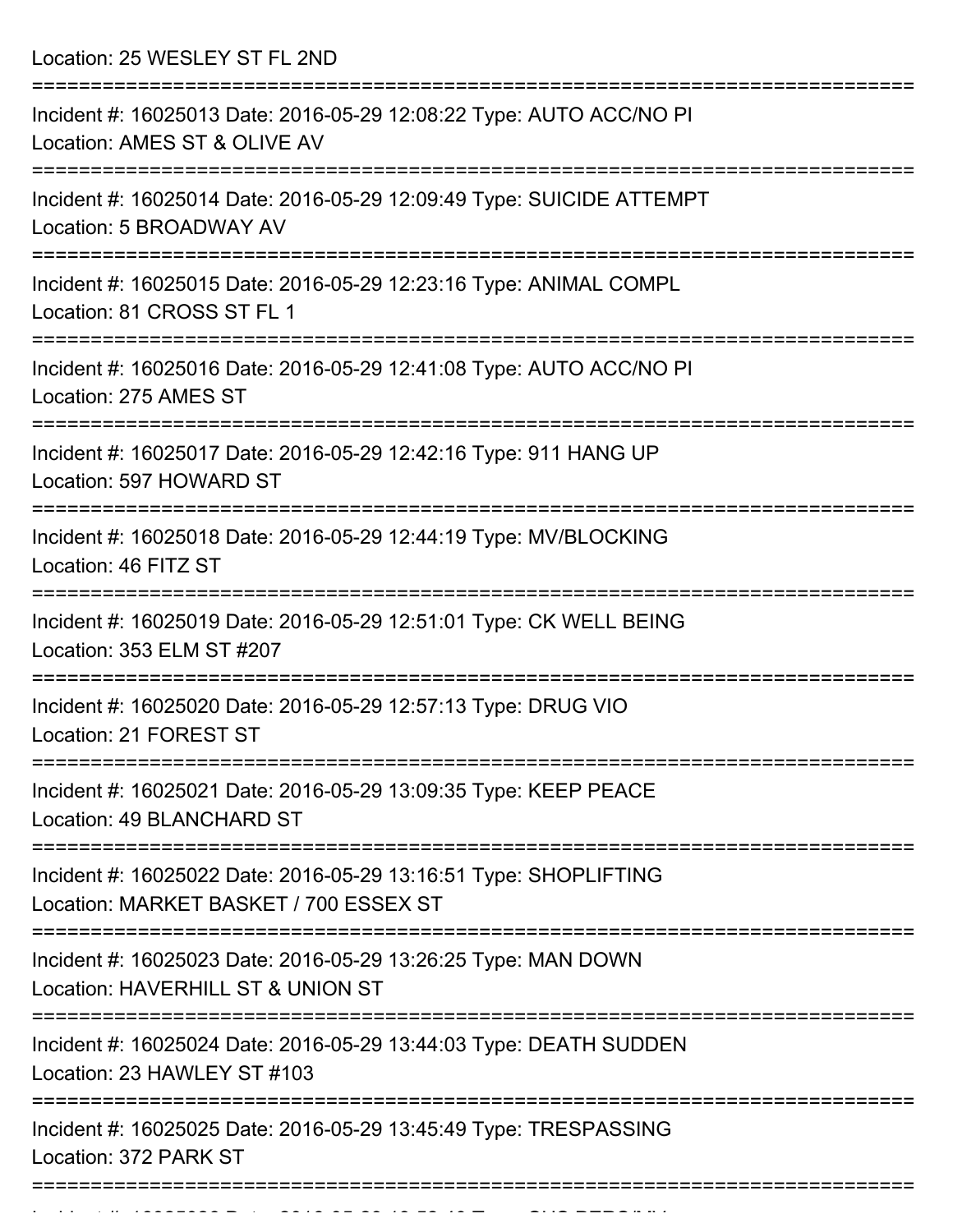Location: 32 LAWRENCE ST

| Incident #: 16025027 Date: 2016-05-29 13:53:02 Type: A&B PAST<br>Location: 2 MUSEUM SQ #410                        |
|--------------------------------------------------------------------------------------------------------------------|
| Incident #: 16025028 Date: 2016-05-29 14:06:17 Type: DOMESTIC/PAST<br>Location: 220 MERRIMACK ST #125              |
| Incident #: 16025029 Date: 2016-05-29 14:17:53 Type: ALARM/BURG<br>Location: LEONARD SCHOOL / 60 ALLEN ST          |
| Incident #: 16025030 Date: 2016-05-29 14:20:00 Type: ALARM/BURG<br>Location: MAYA BEAUTY BOUTIQUE / 254 S BROADWAY |
| Incident #: 16025031 Date: 2016-05-29 14:23:24 Type: DISTURBANCE<br>Location: DAWES ST & WARWICK ST                |
| Incident #: 16025032 Date: 2016-05-29 14:35:43 Type: LARCENY/PAST<br>Location: HOLLOWEEN STORE / 33 S BROADWAY     |
| Incident #: 16025033 Date: 2016-05-29 15:17:01 Type: DISABLED MV<br>Location: 95 JACKSON ST                        |
| Incident #: 16025034 Date: 2016-05-29 15:17:08 Type: B&E/MV/PAST<br>Location: 2 MUSEUM SQ                          |
| Incident #: 16025035 Date: 2016-05-29 15:49:59 Type: RECOV/STOL/MV<br>Location: 152 BROADWAY                       |
| Incident #: 16025036 Date: 2016-05-29 15:50:39 Type: M/V STOP<br>Location: HAWLEY ST & S BROADWAY                  |
| Incident #: 16025037 Date: 2016-05-29 15:52:54 Type: M/V STOP<br>Location: BROOKFIELD ST & HAWLEY ST               |
| Incident #: 16025038 Date: 2016-05-29 15:53:11 Type: KEEP PEACE<br>Location: 41 WEST ST FL 2ND                     |
| Incident #: 16025039 Date: 2016-05-29 15:56:51 Type: M/V STOP<br>Location: S BROADWAY & WEARE ST                   |
|                                                                                                                    |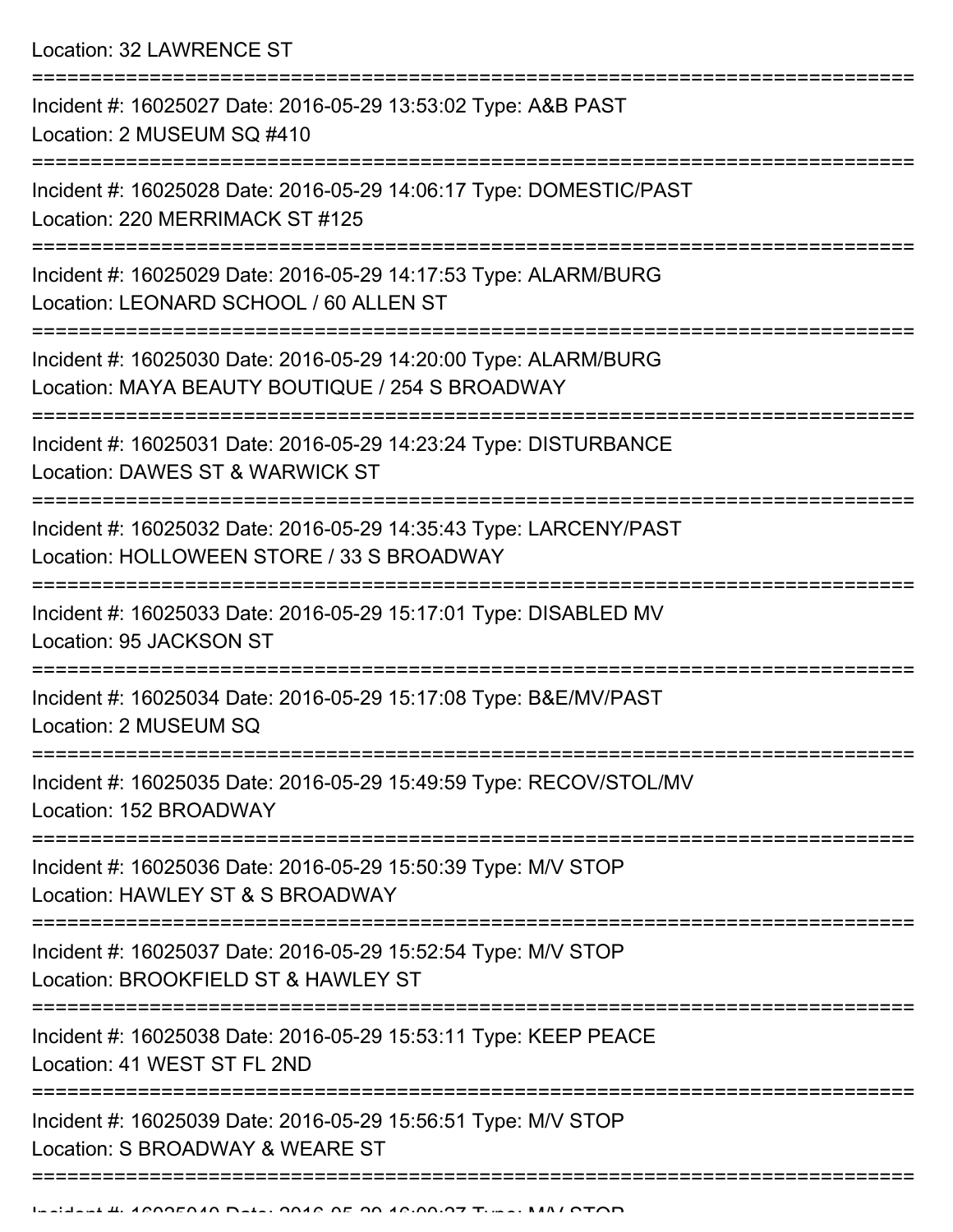| Location: HAWLEY ST & S BROADWAY                                                                                                  |
|-----------------------------------------------------------------------------------------------------------------------------------|
| Incident #: 16025041 Date: 2016-05-29 16:01:14 Type: M/V STOP<br>Location: BROADWAY & LOWELL ST                                   |
| :========================<br>Incident #: 16025042 Date: 2016-05-29 16:02:35 Type: M/V STOP<br>Location: HAMPSHIRE ST & LOWELL ST  |
| Incident #: 16025043 Date: 2016-05-29 16:02:44 Type: CK WELL BEING<br>Location: 253 ANDOVER ST #RIGHT                             |
| :==================================<br>Incident #: 16025044 Date: 2016-05-29 16:04:48 Type: NOISE ORD<br>Location: 439 S BROADWAY |
| Incident #: 16025045 Date: 2016-05-29 16:10:39 Type: M/V STOP<br>Location: HAVERHILL ST & MAY ST                                  |
| Incident #: 16025046 Date: 2016-05-29 16:20:59 Type: M/V STOP<br>Location: MERRIMACK ST & S UNION ST                              |
| Incident #: 16025047 Date: 2016-05-29 16:22:16 Type: NEIGHBOR PROB<br>Location: 157 MAY ST                                        |
| Incident #: 16025048 Date: 2016-05-29 16:31:58 Type: TRESPASSING<br>Location: 266 BROADWAY                                        |
| Incident #: 16025049 Date: 2016-05-29 16:34:25 Type: SUS PERS/MV<br>Location: CENTRAL BRIDGE / 0 MERRIMACK ST                     |
| Incident #: 16025050 Date: 2016-05-29 16:36:43 Type: UNWANTEDGUEST<br>Location: CVS / 266 BROADWAY                                |
| Incident #: 16025051 Date: 2016-05-29 16:50:19 Type: UNWANTEDGUEST<br>Location: 81 CROSS ST                                       |
| =======================<br>Incident #: 16025052 Date: 2016-05-29 17:09:30 Type: NOISE ORD<br>Location: 37 CORNISH ST              |
| Incident #: 16025053 Date: 2016-05-29 17:17:32 Type: NOISE ORD<br>Location: 439 S BROADWAY                                        |
| Incident #: 16025054 Date: 2016-05-29 17:25:52 Type: M/V STOP                                                                     |

Incident #: 16025054 Date: 2016-05-29 17:25:52 Type: M/V STOP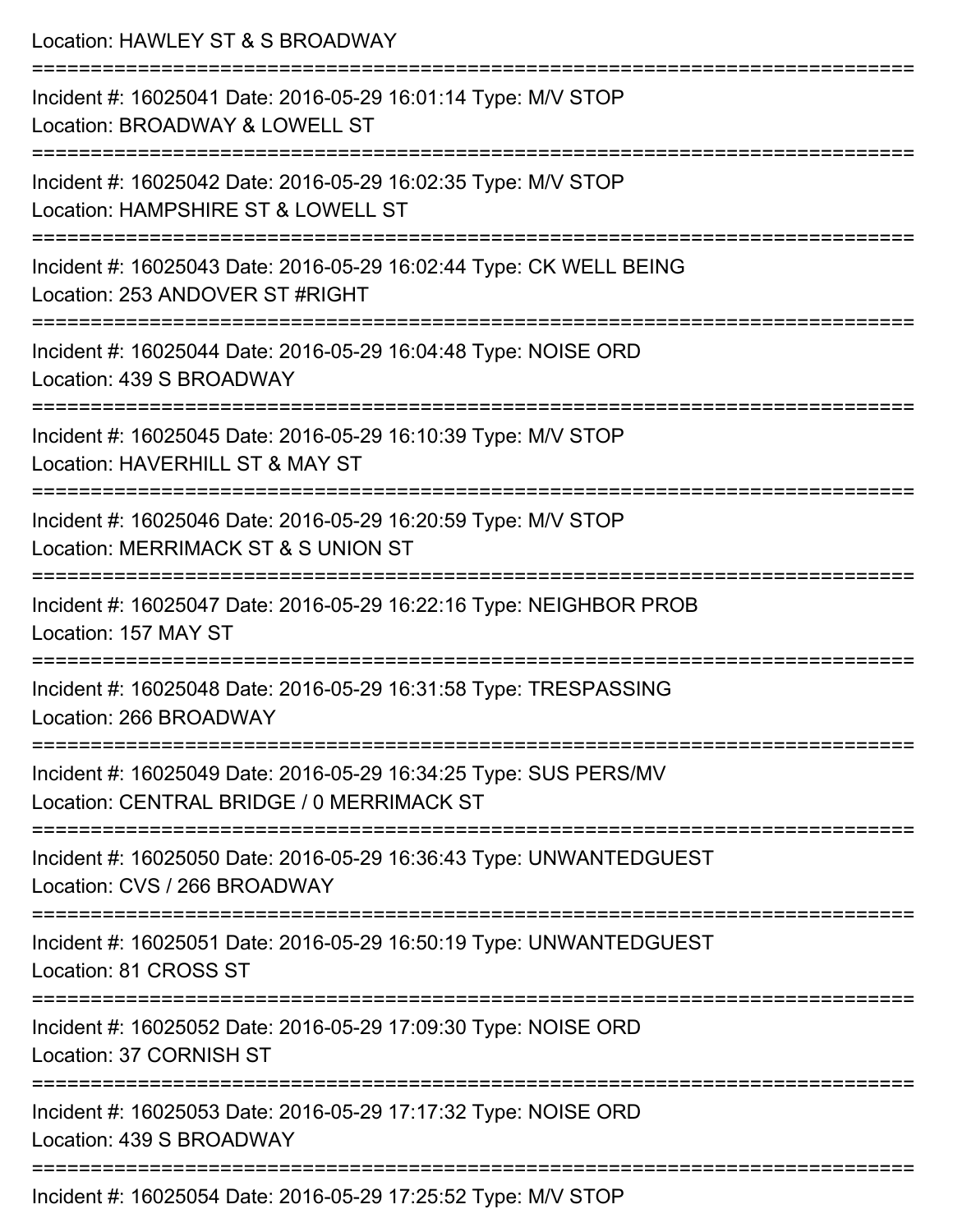| Incident #: 16025055 Date: 2016-05-29 17:29:48 Type: ALARM/BURG<br>Location: NISSAN / 1 COMMONWEALTH DR                       |
|-------------------------------------------------------------------------------------------------------------------------------|
| Incident #: 16025056 Date: 2016-05-29 17:36:46 Type: DOMESTIC/PROG<br>Location: 382 S BROADWAY                                |
| Incident #: 16025058 Date: 2016-05-29 17:38:55 Type: SUS PERS/MV<br>Location: 80 SUNSET AV                                    |
| Incident #: 16025057 Date: 2016-05-29 17:39:04 Type: AUTO ACC/NO PI<br>Location: 170 LAWRENCE ST                              |
| Incident #: 16025059 Date: 2016-05-29 17:44:33 Type: M/V STOP<br>Location: 85 MANCHESTER ST                                   |
| Incident #: 16025061 Date: 2016-05-29 17:56:21 Type: ALARM/BURG<br>Location: SUMMERS WORTH / 433 MARKET ST<br>--------------- |
| Incident #: 16025060 Date: 2016-05-29 17:56:56 Type: NOISE ORD<br>Location: 81 EXETER ST                                      |
| Incident #: 16025062 Date: 2016-05-29 17:58:25 Type: M/V STOP<br>Location: JACKSON ST & PARK ST                               |
| Incident #: 16025063 Date: 2016-05-29 18:39:27 Type: M/V STOP<br>Location: BROADWAY & CROSS ST                                |
| Incident #: 16025064 Date: 2016-05-29 18:52:51 Type: UNKNOWN PROB<br>Location: 26 BENNINGTON ST                               |
| Incident #: 16025065 Date: 2016-05-29 18:56:18 Type: DISORDERLY<br>Location: PARTHUM SCHOOL / 255 E HAVERHILL ST              |
| Incident #: 16025066 Date: 2016-05-29 18:57:12 Type: NOISE ORD<br>Location: 4 INMAN ST #19                                    |
| Incident #: 16025067 Date: 2016-05-29 19:08:36 Type: ALARM/BURG<br>Location: GO ONE DOLLAR / 73 WINTHROP AV                   |
| Incident #: 16025068 Date: 2016-05-29 19:36:57 Type: M/V STOP                                                                 |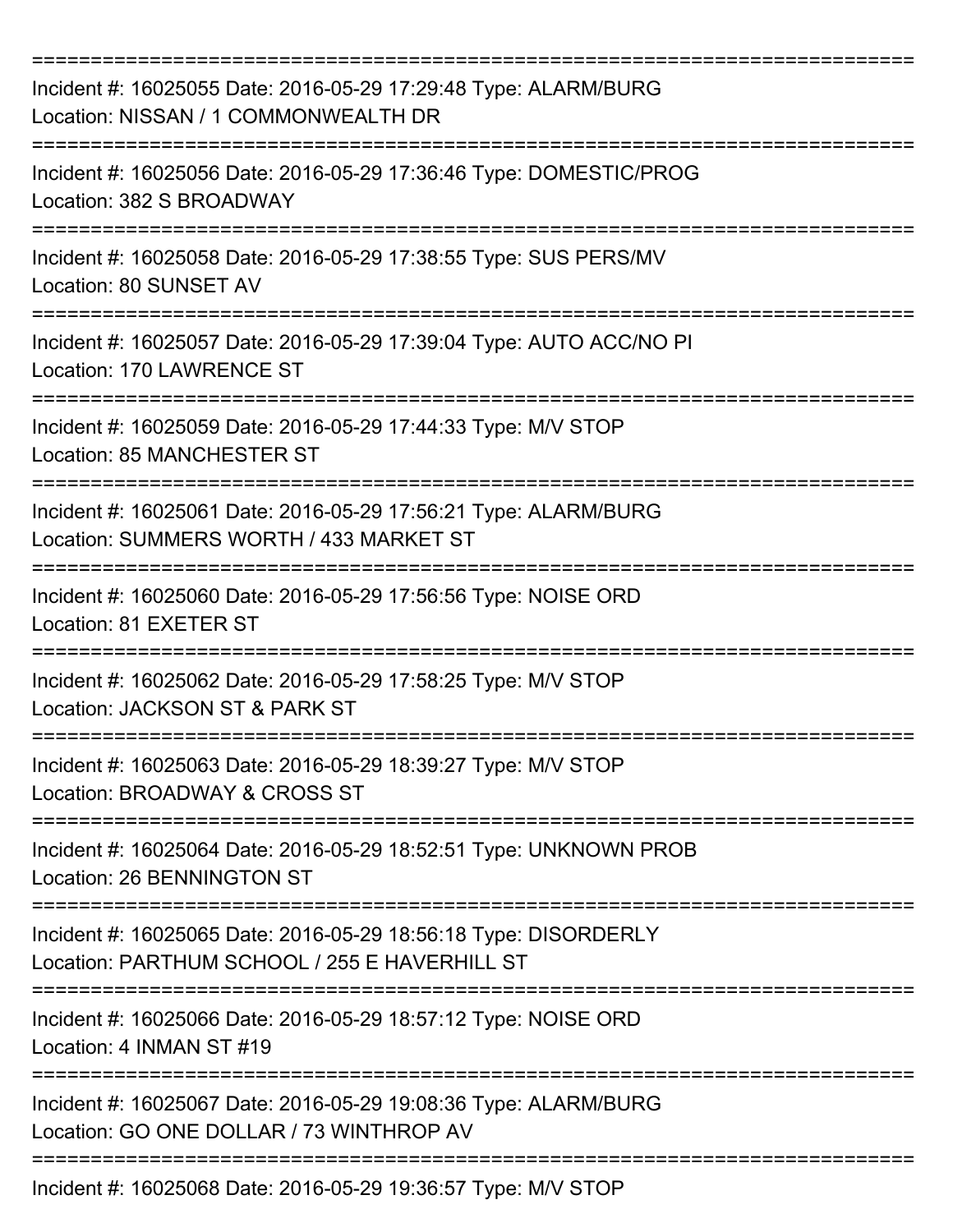| Incident #: 16025069 Date: 2016-05-29 19:52:21 Type: NOISE ORD<br>Location: 162 SPRUCE ST                  |
|------------------------------------------------------------------------------------------------------------|
| Incident #: 16025070 Date: 2016-05-29 19:53:26 Type: FIGHT<br><b>Location: 4 BENNINGTON ST</b>             |
| Incident #: 16025071 Date: 2016-05-29 19:55:07 Type: ALARM/BURG<br>Location: IRON MOUNTAIN / 216 CANAL ST  |
| Incident #: 16025072 Date: 2016-05-29 20:06:11 Type: B&E/PAST<br>Location: 99 BRADFORD ST                  |
| Incident #: 16025073 Date: 2016-05-29 20:20:33 Type: M/V STOP<br>Location: FRANKLIN ST & HAVERHILL ST      |
| Incident #: 16025074 Date: 2016-05-29 20:25:14 Type: NOISE ORD<br>Location: 117 LEXINGTON ST               |
| Incident #: 16025075 Date: 2016-05-29 20:34:23 Type: KEEP PEACE<br>Location: 277 LAWRENCE ST<br>========== |
| Incident #: 16025076 Date: 2016-05-29 20:34:51 Type: DOMESTIC/PAST<br><b>Location: 4 SAUNDERS ST</b>       |
| Incident #: 16025077 Date: 2016-05-29 20:42:19 Type: M/V STOP<br>Location: FRANKLIN ST & HAVERHILL ST      |
| Incident #: 16025078 Date: 2016-05-29 20:42:21 Type: KEEP PEACE<br>Location: 112 MARSTON ST #408           |
| Incident #: 16025079 Date: 2016-05-29 21:02:35 Type: M/V STOP<br>Location: LEBANON ST & WHITE ST           |
| Incident #: 16025080 Date: 2016-05-29 21:20:39 Type: NOISE ORD<br>Location: 35 PERRY AV                    |
| Incident #: 16025082 Date: 2016-05-29 21:38:58 Type: M/V STOP<br><b>Location: CRAWFORD ST</b>              |
| Incident #: 16025081 Date: 2016-05-29 21:39:03 Type: NOISE ORD                                             |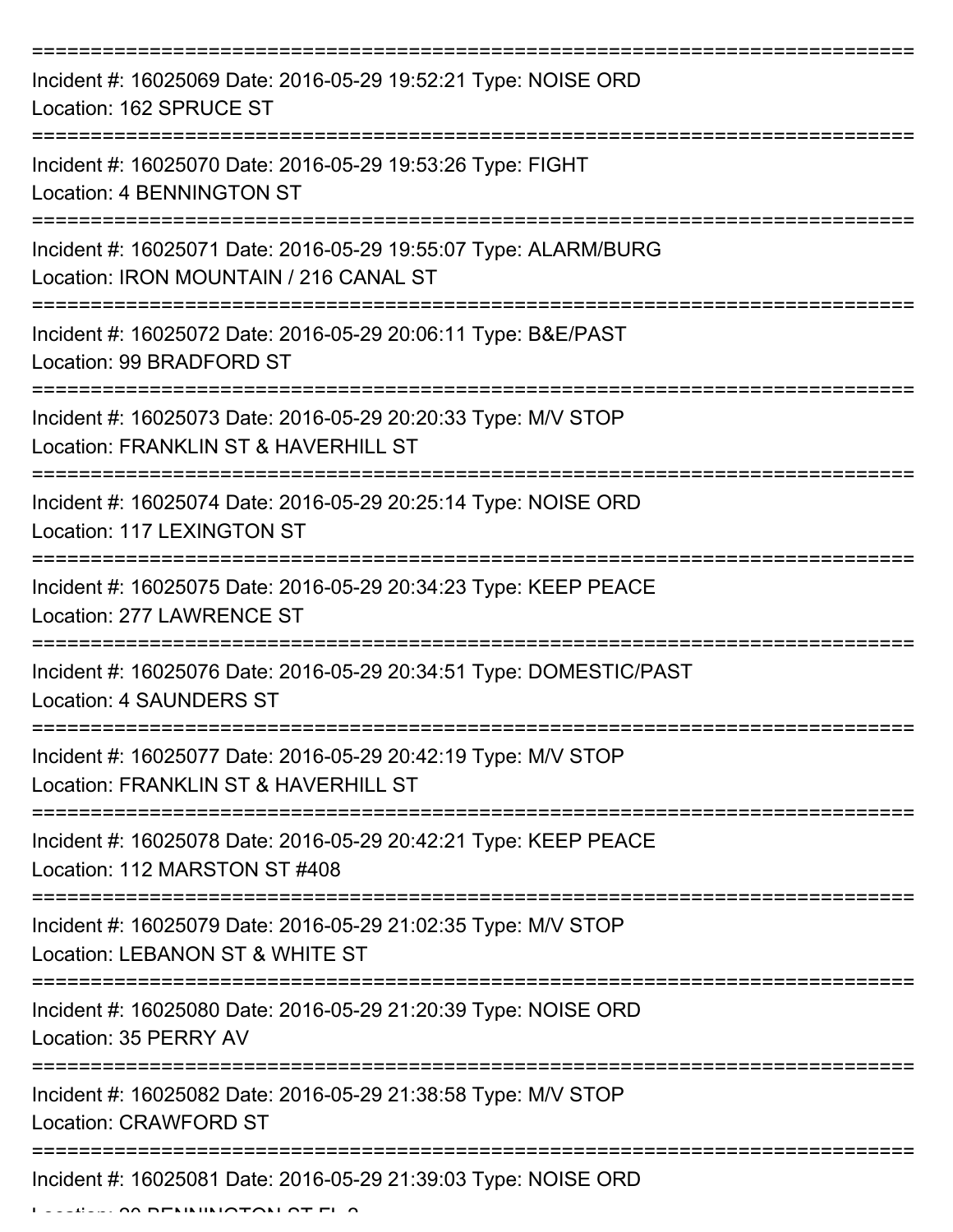| Incident #: 16025083 Date: 2016-05-29 21:45:28 Type: UNKNOWN PROB<br>Location: 212 ARLINGTON ST #2         |
|------------------------------------------------------------------------------------------------------------|
| Incident #: 16025084 Date: 2016-05-29 21:55:13 Type: AUTO ACC/NO PI<br>Location: MT VERNON ST & S BROADWAY |
| Incident #: 16025085 Date: 2016-05-29 21:55:47 Type: NOISE ORD<br>Location: 23 CHELMSFORD ST               |
| Incident #: 16025086 Date: 2016-05-29 22:14:03 Type: M/V STOP<br>Location: AMHERST ST & DAVIS ST           |
| Incident #: 16025087 Date: 2016-05-29 22:14:40 Type: SUS PERS/MV<br>Location: CLIFTON ST & FARLEY ST       |
| Incident #: 16025088 Date: 2016-05-29 22:16:22 Type: KEEP PEACE<br>Location: 42 ANDOVER ST                 |
| Incident #: 16025089 Date: 2016-05-29 22:32:01 Type: MV/BLOCKING<br>Location: 154 ESSEX ST                 |
| Incident #: 16025090 Date: 2016-05-29 22:32:31 Type: MV/BLOCKING<br>Location: ENGINE 9 / BAILEY ST         |
| Incident #: 16025091 Date: 2016-05-29 22:44:40 Type: MEDIC SUPPORT<br>Location: PEMBERTON / null           |
| Incident #: 16025092 Date: 2016-05-29 22:53:28 Type: SHOTS FIRED<br>Location: 206 LAWRENCE ST              |
| Incident #: 16025093 Date: 2016-05-29 22:56:19 Type: MEDIC SUPPORT<br>Location: 95 AMHERST ST              |
| Incident #: 16025094 Date: 2016-05-29 23:01:44 Type: ALARM/BURG<br>Location: CUBE SMART / 51 S CANAL ST    |
| Incident #: 16025095 Date: 2016-05-29 23:10:09 Type: KEEP PEACE<br>Location: 50 MARSTON ST                 |
| Incident #: 16025096 Date: 2016-05-29 23:19:12 Type: M/V STOP                                              |

Location: C BDOADWAV & CHATTLICK CT